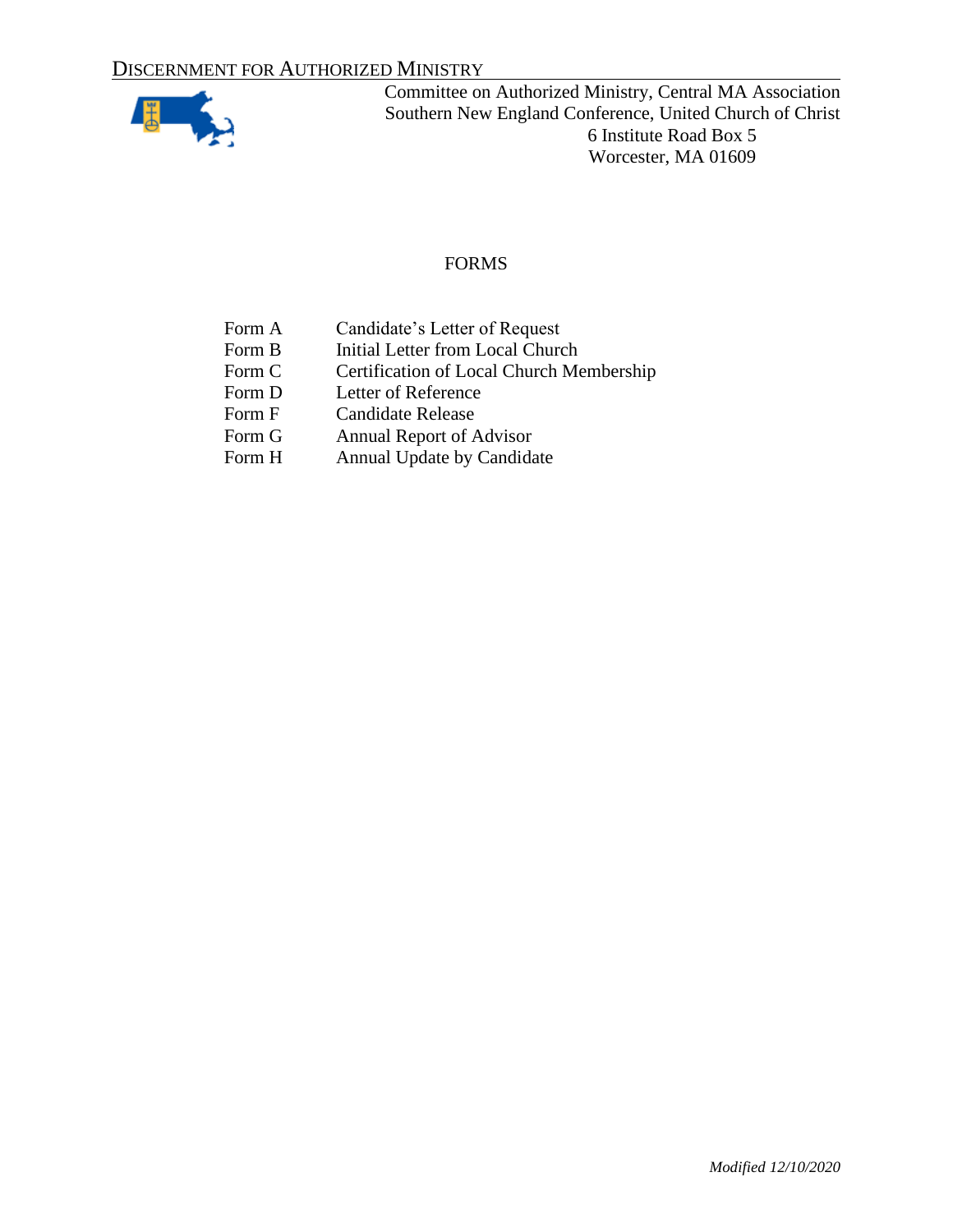

#### Form A

#### Candidate's Letter of Request

Date  $\qquad \qquad$ 

Dear Committee on Authorized Ministry,

I have read the policies and expectations of the discernment process of the Central MA Association. I am aware of the expectations of the discernment process for authorized ministry. Having prayerfully reviewed them with my local church, I consent to being lifted up by my home congregation for consideration by the Committee on Authorized Ministry.

Enclosed you will find the completed application.

- 1. Letter of support from the local church (Form B)
- 2. Certification of local church membership (Form C)
- 3. Letter of reference the local church pastor (Form D)
- 4. Second letter of reference (Form D)
- 5. Third, letter of reference (Form D)
- 6. Official transcripts from any undergraduate and graduate studies.
- 7. A paper written by the candidate. This paper should not exceed 10 pages.
- 8. Candidate Release Form (Form F)
- 9. Picture of yourself
- \_\_\_\_\_ I have completed the online background check thru Oxford Document Management Company.
- \_\_\_\_\_ I have not been a candidate in any other discernment processes with another association or denomination.
- \_\_\_\_\_ I have been a candidate in another discernment process with (association or denomination) and have released my complete file to the Central MA
	- Association Committee on Authorized Ministry.

| Name                |  |
|---------------------|--|
| Signature           |  |
| Address             |  |
|                     |  |
| Phone               |  |
| Email               |  |
| <b>Local Church</b> |  |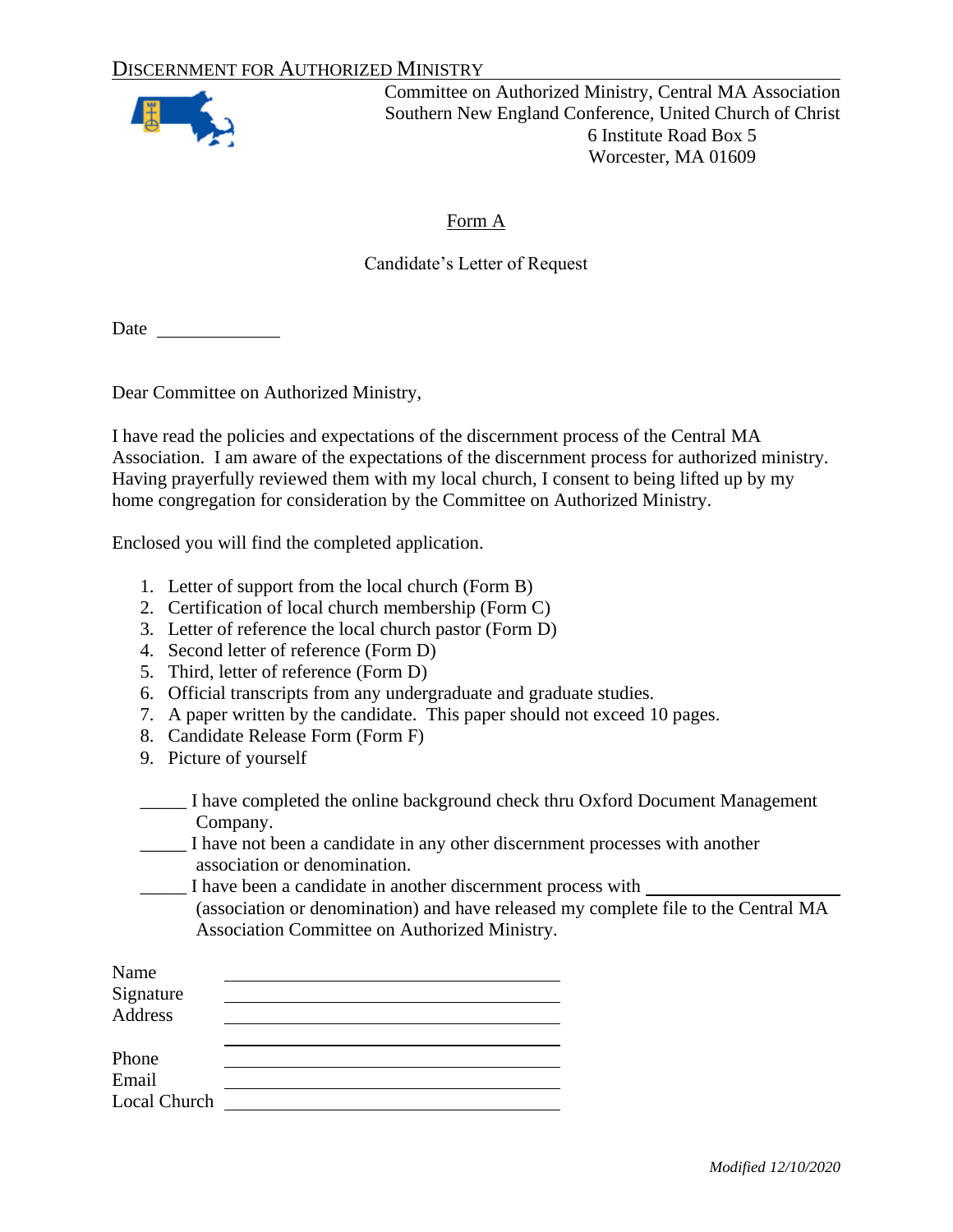

### Form B

Initial Letter from the Local Church

| Candidate's Name<br><b>Local Church</b><br>Address<br>Town                                                | <u> 1989 - Johann Stoff, amerikansk politiker (d. 1989)</u>                                                                                                                                        |
|-----------------------------------------------------------------------------------------------------------|----------------------------------------------------------------------------------------------------------------------------------------------------------------------------------------------------|
| Phone<br>Email                                                                                            |                                                                                                                                                                                                    |
| <b>Contact Person</b><br>Phone<br><u> 1989 - Andrea Barbara, Amerikaansk politiker (d. 1989)</u><br>Email |                                                                                                                                                                                                    |
| church agrees to offer the necessary spiritual, emotional and financial support.                          | policies and expectation and have formally agreed to lift them up for your consideration. If,<br>when interviewed, the candidate is received into or renewed in the discernment process, our local |

(local church committee chair) (local church pastor)

The above-named candidate is seeking to enter into or continue in the discernment process with the Central MA Association of the Southern New England Conference of the United Church of Christ. The Committee of Authorized Ministry has the responsibility for determining whether or not to proceed with this request and will consider the candidate's potential for or progress toward authorized ministry.

Please describe the process used by the local church to interview and recommend the candidate named above.

Based on your assessment of the candidate please address the following:

How long and in what capacity have you known the candidate? \_\_\_\_\_\_\_ What are the candidate's skills and areas of strength?

- 
- 

Where does the candidate need further development? Explain why you would or would not recommend that the candidate proceed towards authorized ministry.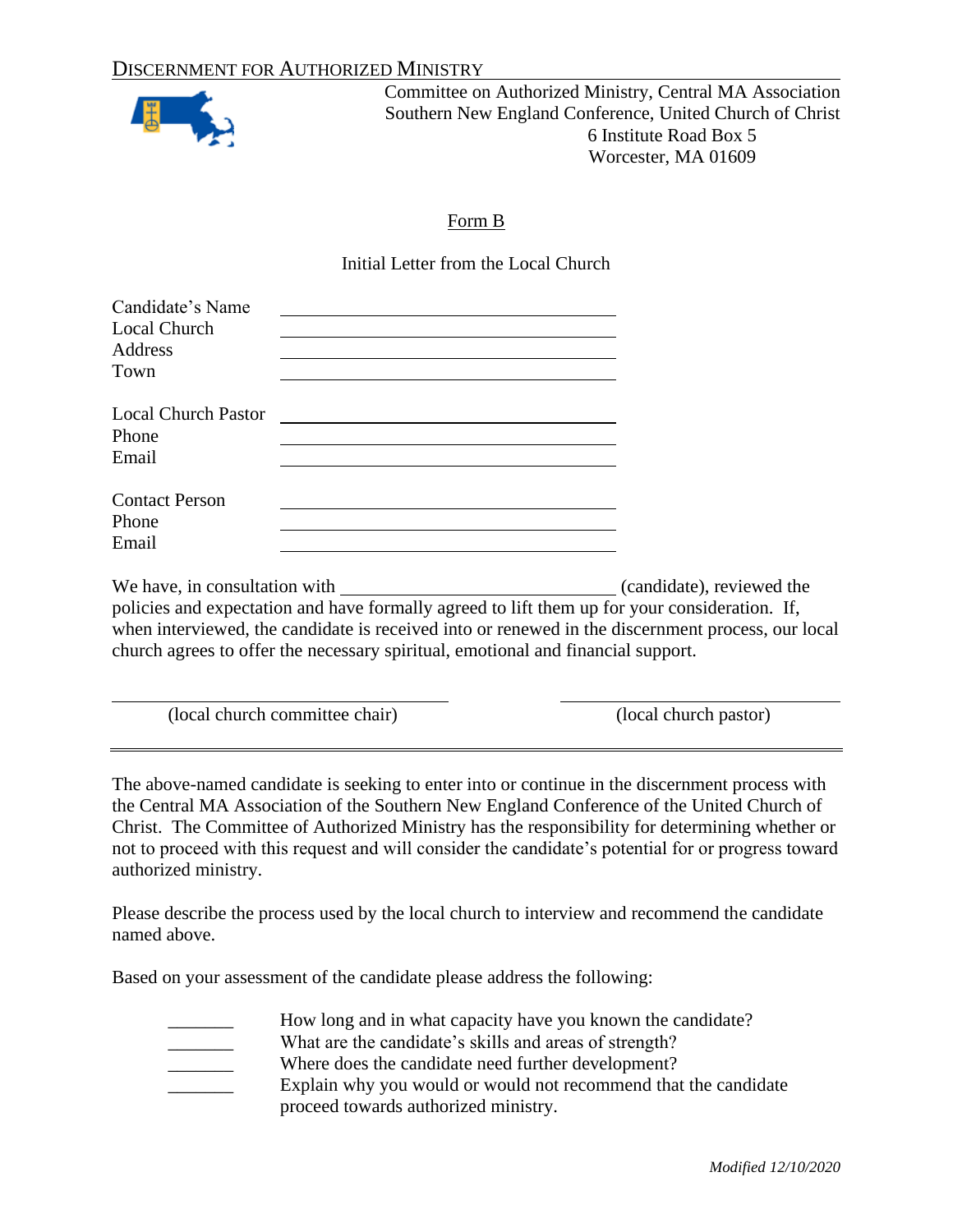

# Form C

Certification of Local Church Membership

| Candidate's Name<br><b>Local Church</b><br>Address<br>Town                                                                                                                                                                    | the control of the control of the control of the control of the control of the control of the control of the control of the control of the control of the control of the control of the control of the control of the control |                                                                                                                                                                                                                               |                                                                                      |
|-------------------------------------------------------------------------------------------------------------------------------------------------------------------------------------------------------------------------------|-------------------------------------------------------------------------------------------------------------------------------------------------------------------------------------------------------------------------------|-------------------------------------------------------------------------------------------------------------------------------------------------------------------------------------------------------------------------------|--------------------------------------------------------------------------------------|
| <b>Local Church Pastor</b><br>Phone<br>Email                                                                                                                                                                                  | <u> 1980 - Andrea State Barbara, poeta esperanto-</u>                                                                                                                                                                         | the control of the control of the control of the control of the control of the control of the control of the control of the control of the control of the control of the control of the control of the control of the control |                                                                                      |
| Clerk<br>Phone<br>Email                                                                                                                                                                                                       |                                                                                                                                                                                                                               |                                                                                                                                                                                                                               |                                                                                      |
|                                                                                                                                                                                                                               |                                                                                                                                                                                                                               |                                                                                                                                                                                                                               |                                                                                      |
|                                                                                                                                                                                                                               |                                                                                                                                                                                                                               |                                                                                                                                                                                                                               | our congregation on _____________________(date). They have remained an active member |
| since since the same state of the state of the state of the state of the state of the state of the state of the state of the state of the state of the state of the state of the state of the state of the state of the state | (data).                                                                                                                                                                                                                       |                                                                                                                                                                                                                               |                                                                                      |

(clerk) (local church pastor)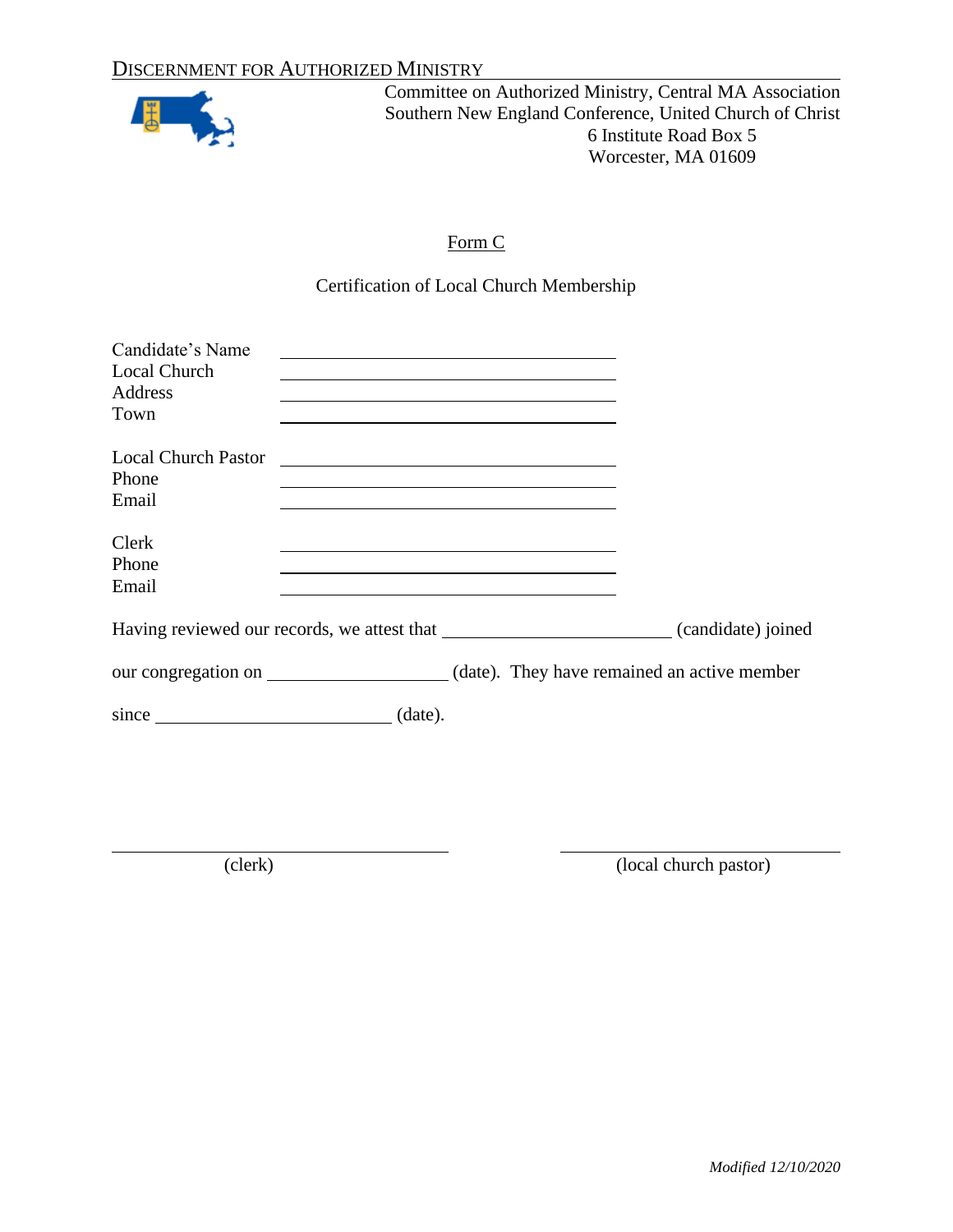

# Form D

Letter of Reference

| Candidate's Name |  |
|------------------|--|
| Referrer's Name  |  |
| Relationship     |  |
| Address          |  |
| Town             |  |
| Phone            |  |
| Email            |  |

The above-named candidate is seeking to enter into or continue in the discernment process with the Central MA Association of the Southern New England Conference of the United Church of Christ. The Committee of Authorized Ministry has the responsibility for determining whether or not to proceed with this request and will consider the candidate's potential for or progress toward authorized ministry.

Based on your assessment of the candidate please address the following:

How long and in what capacity have you known the candidate?

What are the candidate's skills and areas of strength?

Where does the candidate need further development? Explain why you would or would not recommend that the candidate proceed towards authorized ministry.

Signature

*This material is confidential. If you would like to share it with the candidate, you may do so by sending him or her a copy. This reference must be submitted in a sealed and signed envelope to the candidate, so that he or she may include it with the other application materials.*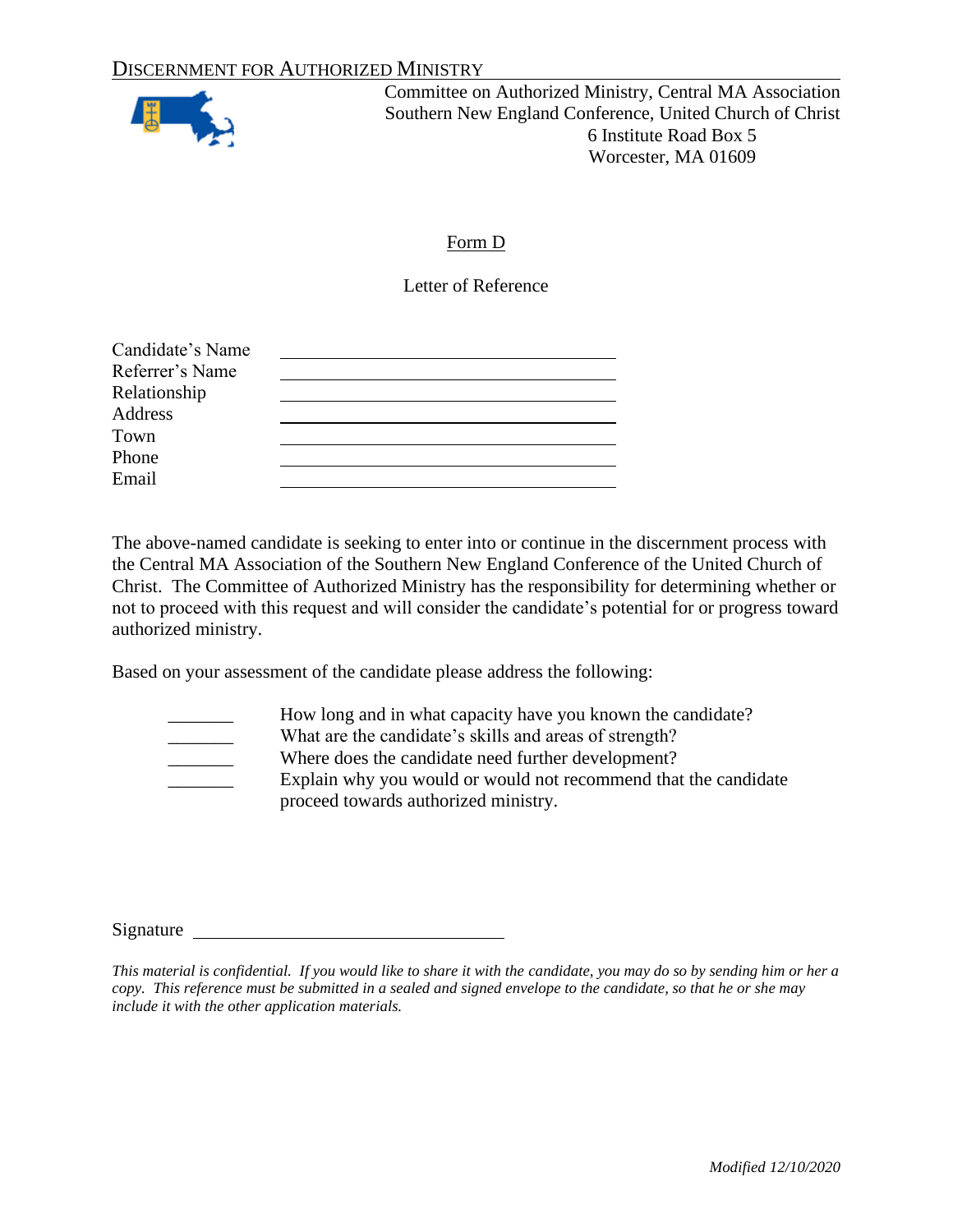### DISCERNMENT FOR AUTHORIZED MINISTRY



Committee on Authorized Ministry, Central MA Association Southern New England Conference, United Church of Christ 6 Institute Road Box 5 Worcester, MA 01609

Form F (Modified 12-10-20) Candidate Release

Candidate's Name

You have the right to be treated in accordance with professional and ethical standards of conduct. You have the right to be respected as an individual, regardless of your gender, race, religious perspective, sexual orientation or ability.

Confidentiality is an important ethical issue that directly affects the discernment process and the health of the Body of Christ. You have the right to confidentiality. During the course of your discernment process your files will be kept in a secure environment.

For the purposes of discernment, please sign the following statement.

*I, (print name) authorize the members of the Committee on Authorized Ministry of the Central MA Association to copy, review and discuss my files when relevant to the work of discernment. This includes all papers, transcripts, references, field education evaluations and clinical pastoral education evaluations. I further grant permission to my Discernment Advisor to be in contact with my seminary/theological school and/or academic advisor to discuss my progress as relates to discernment and fitness for ministry.*

*I agree to release my Psychological Evaluation, as administered by an approved counseling center, to my Discernment Advisor and to the members of the Committee on Authorized Ministry. I can expect that any copies made of the report will be shredded or otherwise properly destroyed.*

*I release, indemnify, and agree to hold harmless the Central MA Association, its staff, officers, Committee members, attorneys, consultants and approved counseling center affiliates from any action or cause of action, arising from any action taken under the above authorization, or from any use of the evaluation and further information in reviewing my fitness for ordained ministry, or from the dissemination of the evaluation or further information to other persons. I understand that any documents provided to the Central MA Association in accordance with the Authorization and Release shall become its sole property and may be retained by the Association, notwithstanding any subsequent withdrawal of my application for, or resignation from, authorized ministry status. This Authorization and Release may not be rescinded or modified, except with the express written agreement of the Central MA Association.*

*Signature Date*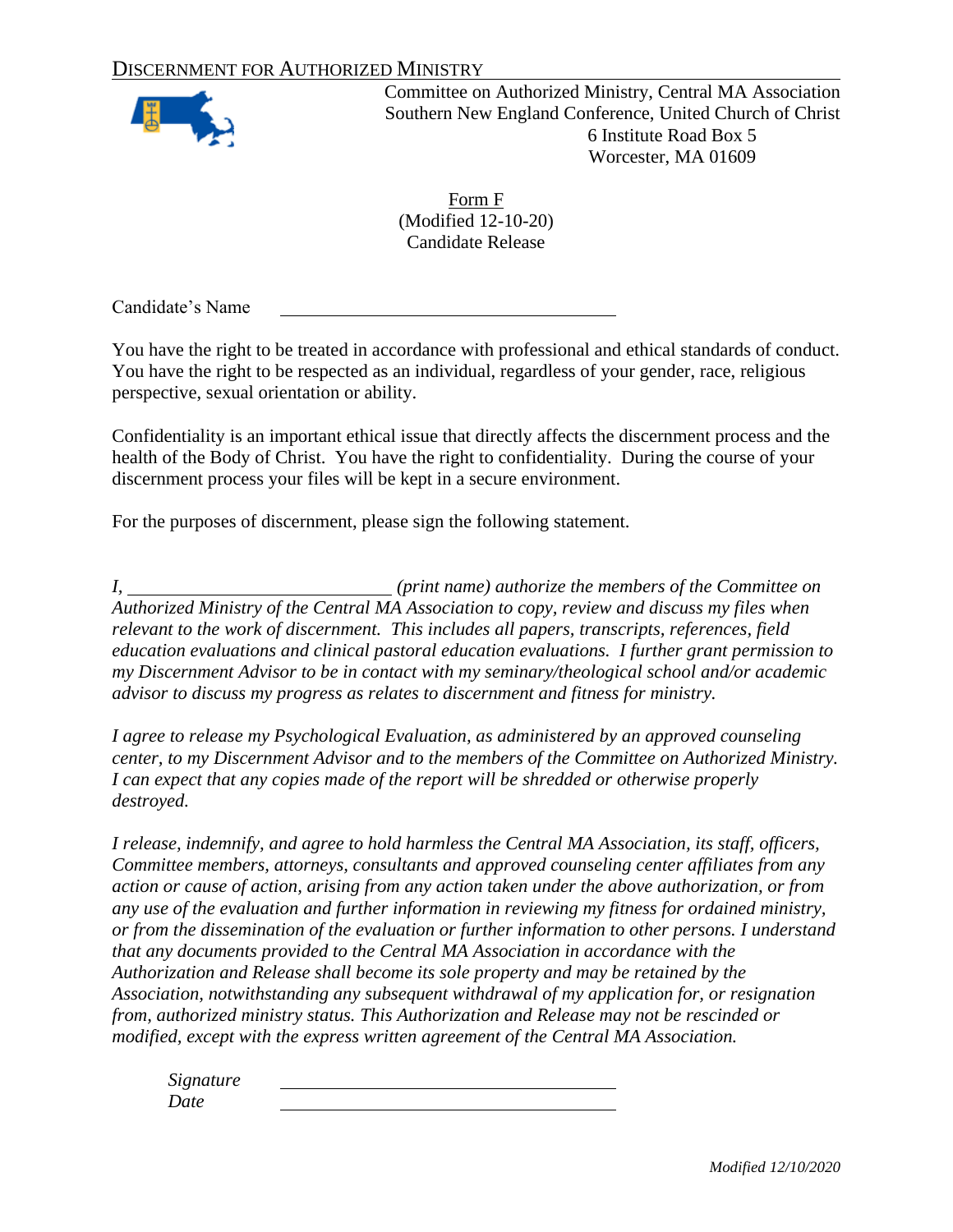

#### Form G

Annual Report of Advisor

| Candidate's Name<br>Advisor's Name<br>Address<br>Town<br>Phone     |  |
|--------------------------------------------------------------------|--|
| Date                                                               |  |
| <b>First Annual Review</b><br><b>Second Annual Review</b><br>Other |  |

- 1. How often did you meet with the candidate to review his or her educational progress, goals, and needs, to review expectations, requirements and procedures of the discernment relationship?
- 2. Which of the following have you reviewed and discussed with your candidate?
	- The United Church of Christ Statement of Faith
		- \_\_\_\_\_\_\_ Ordained Minister's Code
	- \_\_\_\_\_\_\_ Ordination Vows
		- The Central Association Boundary Training

Biblical Content Exam as administered by the Presbyterian Church USA

3. Which of the following reports have you reviewed and discussed with your candidate?

- Psychological Evaluation
- Field Education Final Evaluation(s)
- \_\_\_\_\_\_\_ Clinical Pastoral Education Final Evaluation
- Seminary Middler Review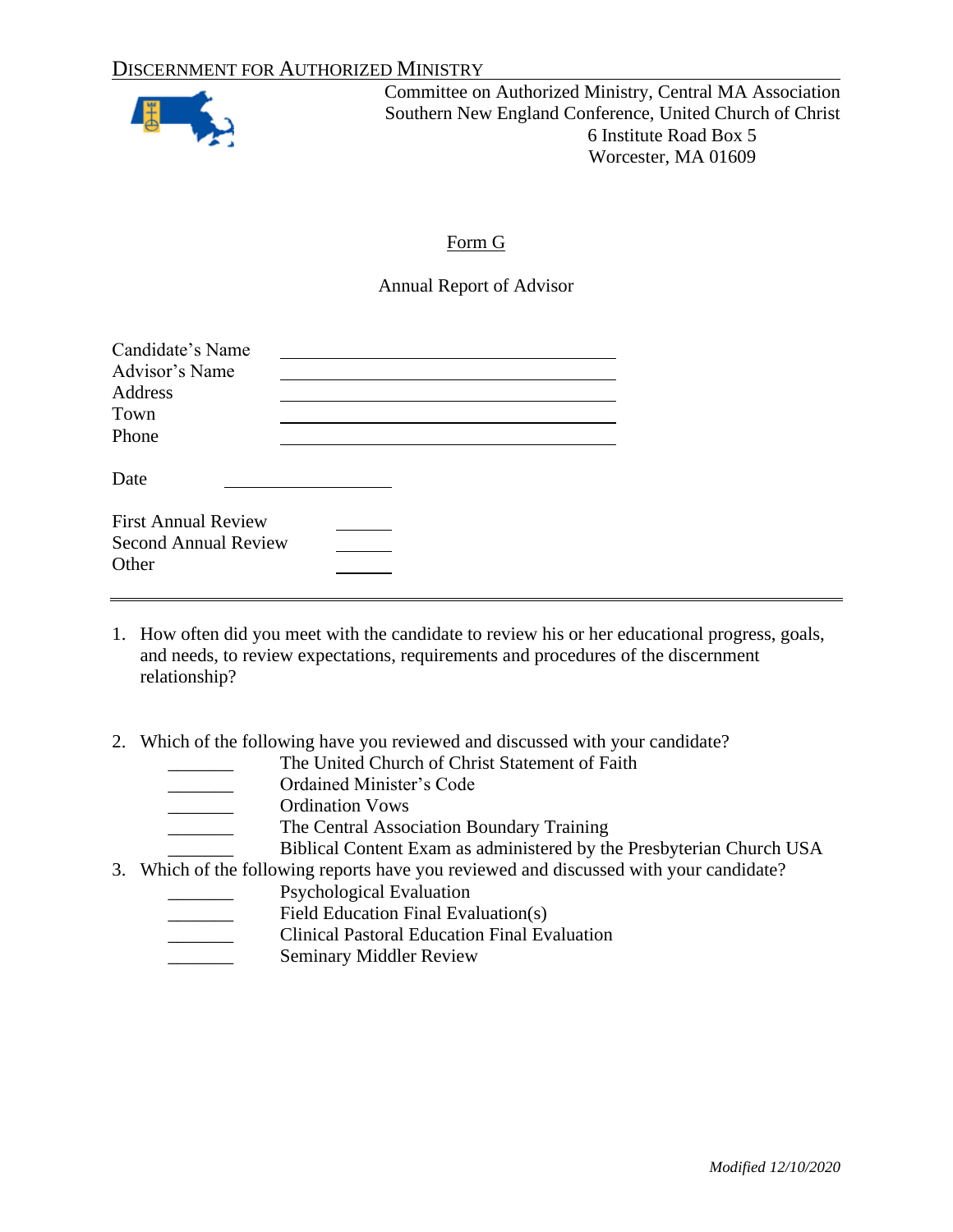# DISCERNMENT FOR AUTHORIZED MINISTRY



Committee on Authorized Ministry, Central MA Association Southern New England Conference, United Church of Christ 6 Institute Road Box 5 Worcester, MA 01609

4. Describe your relationship to the candidate.

5. What are the candidate's skills and areas of strength?

6. Where does the candidate need further development?

7. Explain why you would or would not recommend that the candidate proceed towards authorized ministry.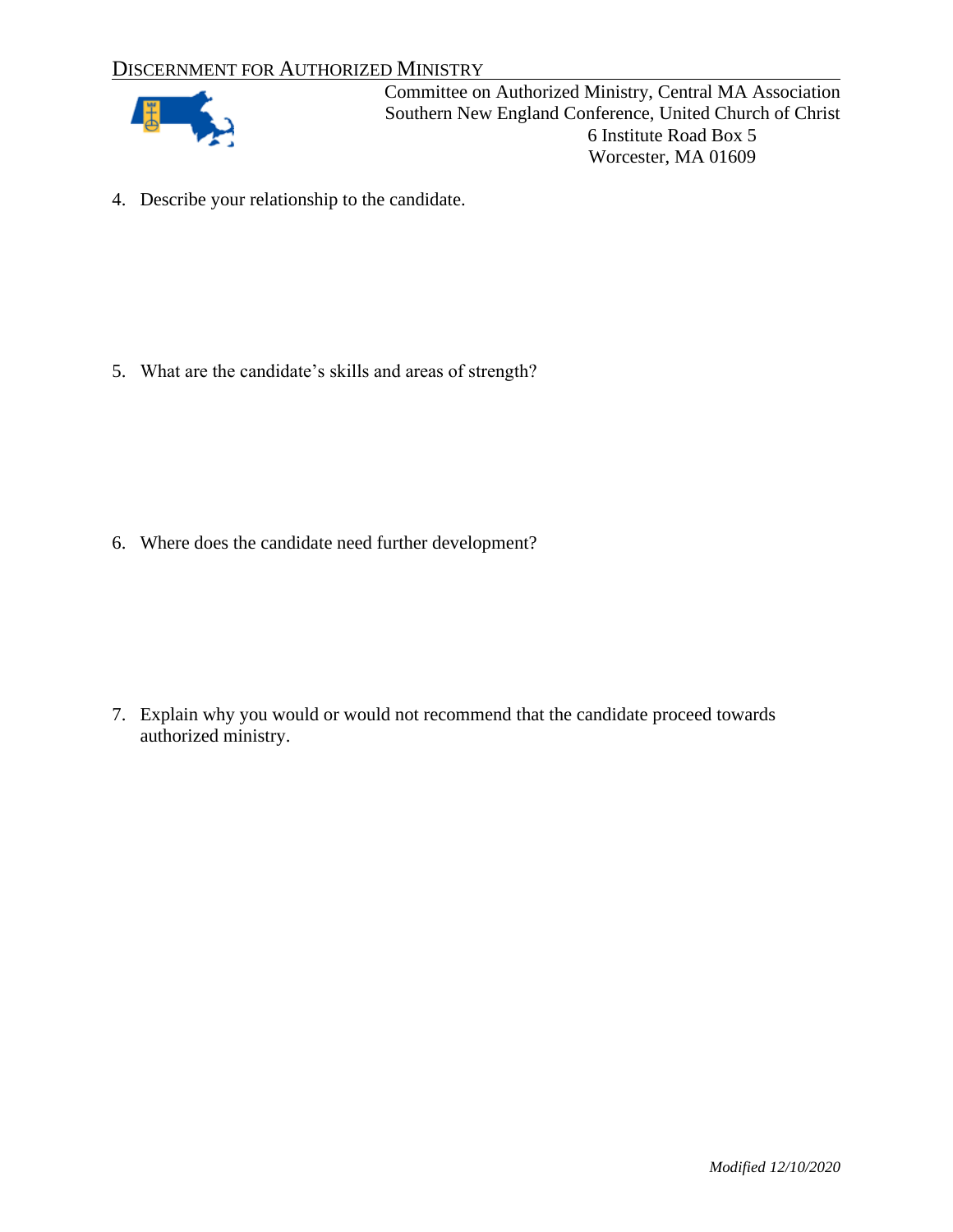

# Form H

Annual Update by Candidate

| Candidate's Name<br>Advisor's Name<br>Address<br>Town<br>Phone<br>Email |             |  |
|-------------------------------------------------------------------------|-------------|--|
| Date                                                                    |             |  |
| <b>First Annual Review</b><br><b>Second Annual Review</b><br>Other      | (check one) |  |

1. How often did you meet with your advisor?

2. For candidates in their first year, have you completed the following?

- Psychological Evaluation
- \_\_\_\_\_\_\_ Boundary Training
	- UCC Polity Course
- 3. Which of the following have you reviewed and discussed with your advisor?
	- The United Church of Christ Statement of Faith
	- \_\_\_\_\_\_\_ Ordained Minister's Code
	- \_\_\_\_\_\_\_ Ordination Vows
		- The Central Association Boundary Training
			- Biblical Content Exam as administered by the Presbyterian Church USA
- 4. Which of the following reports have you reviewed and discussed with your advisor?
	- Psychological Evaluation
	- Field Education Final Evaluation(s)
	- \_\_\_\_\_\_\_ Clinical Pastoral Education Final Evaluation
	- **Example 3** Seminary Middler Review